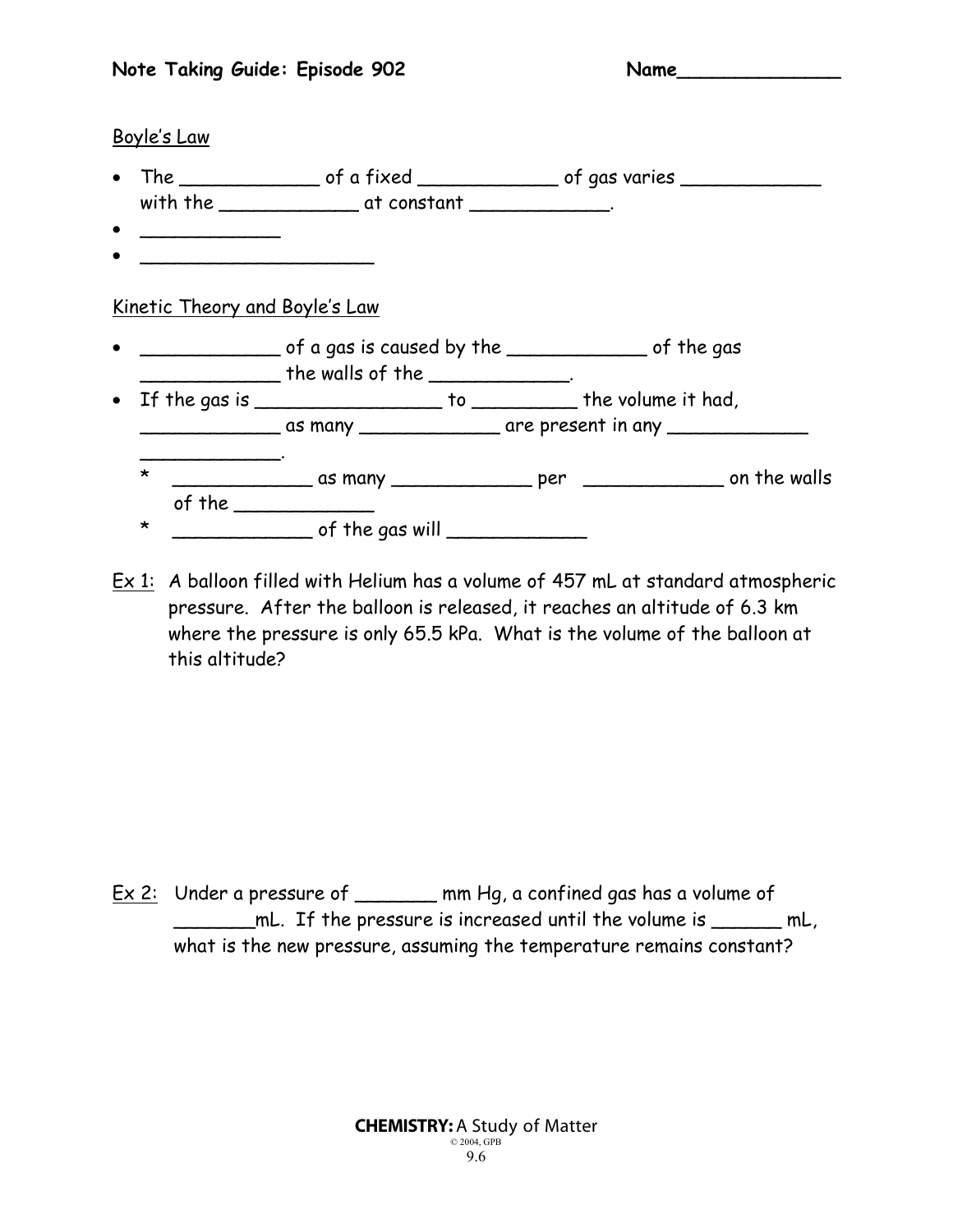### Charles's Law

|         | is held _____________, the __________________ varies __________________ with the                                |  |
|---------|-----------------------------------------------------------------------------------------------------------------|--|
|         |                                                                                                                 |  |
|         |                                                                                                                 |  |
|         |                                                                                                                 |  |
|         | The Kelvin Temperature Scale                                                                                    |  |
|         | zero                                                                                                            |  |
| $\star$ | ____________ possible ______________                                                                            |  |
| $\star$ | been reached                                                                                                    |  |
|         | = absolute zero                                                                                                 |  |
|         | and the state of the state of the state of the state of the state of the state of the state of the state of the |  |
|         |                                                                                                                 |  |

<u>Ex 1:</u> A quantity of gas occupies a volume of 506 cm<sup>3</sup> at a temperature of 147°C. Assuming the pressure stays constant, at what temperature will the volume of the gas be 604 cm $^3$ ?

# Kinetic Molecular Theory and Charles's Law

| • _________________ moving molecules                                       |  |                    |                                     |  |  |  |
|----------------------------------------------------------------------------|--|--------------------|-------------------------------------|--|--|--|
| * strike the walls of the $\frac{1}{2}$                                    |  |                    |                                     |  |  |  |
| * strike the walls of the $\_\_\_\_\_$ with $\_\_\_\_\_\_$                 |  |                    |                                     |  |  |  |
| From _______________law we derive that the _________________ would have to |  |                    |                                     |  |  |  |
|                                                                            |  |                    |                                     |  |  |  |
| that $\frac{1}{1}$ would remain $\frac{1}{1}$                              |  |                    |                                     |  |  |  |
|                                                                            |  | The Chemistry Quiz |                                     |  |  |  |
| $CR1.$ $CR2.$ $1.$ $2.$ $3.$ $4.$ $5.$                                     |  |                    |                                     |  |  |  |
|                                                                            |  | © 2004. GPB<br>9.7 | <b>CHEMISTRY: A Study of Matter</b> |  |  |  |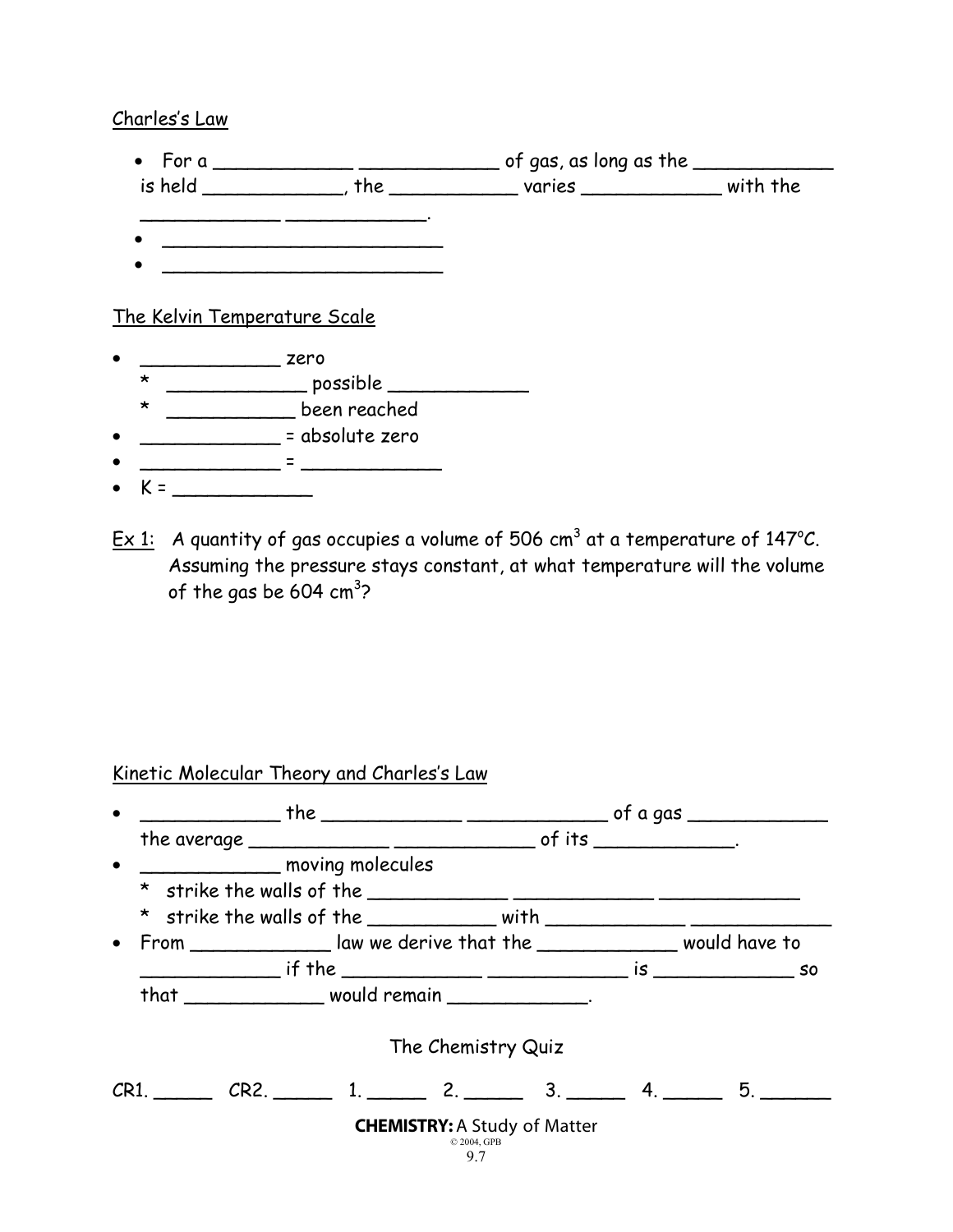## **Worksheet: Boyle's Law and Charles's Law Name\_\_\_\_\_\_\_\_\_\_\_\_\_\_**

\_\_\_\_\_\_\_\_\_\_\_\_.

- 1. Boyle's Law: When \_\_\_\_\_\_\_\_\_\_\_\_ is held constant, the pressure and volume of a gas are \_\_\_\_\_\_\_\_\_\_\_\_ proportional.
- 2. Mathematically, Boyle's law is stated PV =  $\frac{1}{2}$  or P<sub>1</sub>V<sub>1</sub> =
- 3. At a pressure of 405 kPa, the volume of a gas is 6.00  $cm<sup>3</sup>$ . Assuming the temperature remains constant, at what pressure will the new volume be 4.00 cm<sup>3</sup> ?

4. A volume of gas at 1.10 atm was measured at 326  $\mathrm{cm}^3$ . What will be the volume if the pressure is adjusted to 1.90 atm?

5. If 36.5  $m^3$  of a gas are collected at a pressure of 755 mm Hg, what volume will the gas occupy if the pressure is changed to 632 mm Hg?

> CHEMISTRY: A Study of Matter © 2004, GPB 9.13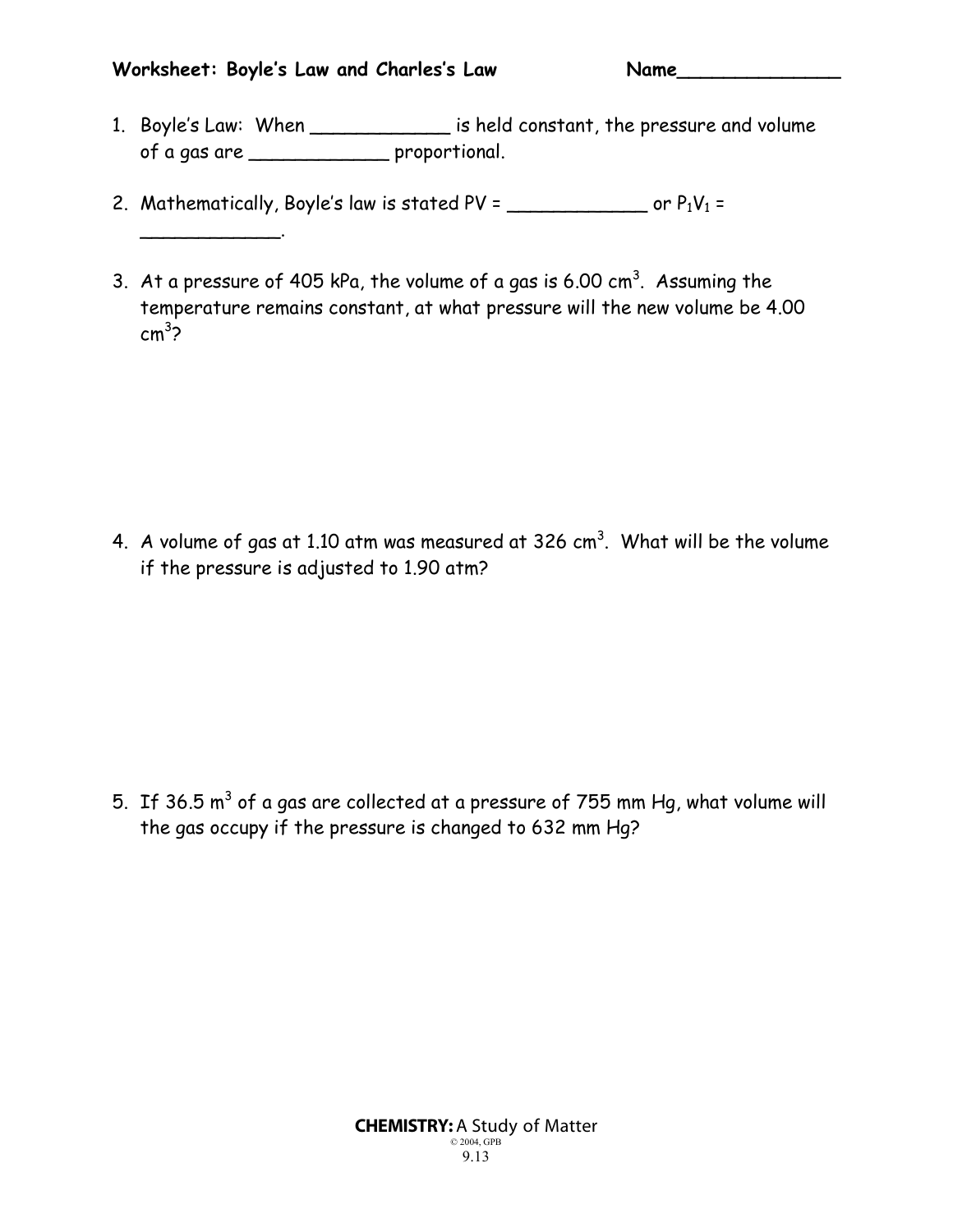- 6. Charles's Law: When \_\_\_\_\_\_\_\_\_\_\_\_ is held constant, the volume and temperature of a gas are \_\_\_\_\_\_\_\_\_\_\_\_ proportional.
- 7. Mathematically, Charles's Law is stated: *T <sup>V</sup>* <sup>=</sup> \_\_\_\_\_ or 1 1 *T*  $\frac{V_1}{T}$  = \_\_\_\_\_\_\_\_.
- 8. The \_\_\_\_\_\_\_\_\_\_\_\_ temperature scale must be used in all gas law problems.
- 9.  $\,$  At 189 K, a sample of gas has a volume of 32.0 cm $^3$ . What volume does the gas occupy at 242 K?

10. The gas in a balloon occupies 2.25 L at 298 K. At what temperature will the balloon expand to 3.50 L?

11. A sample of gas has a volume of 852 mL at 25°C. What Celsius temperature is necessary for the gas to have a volume of 945 mL?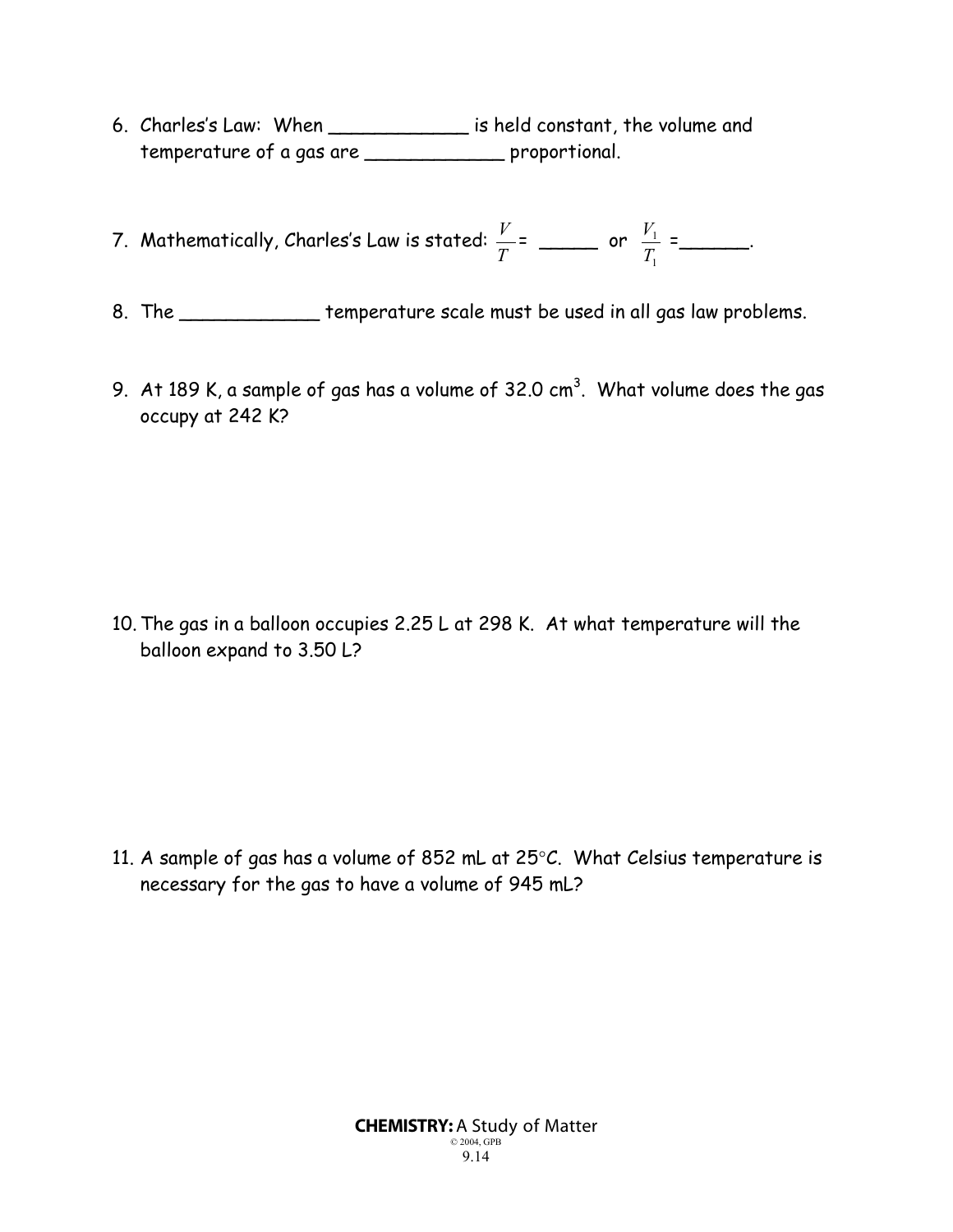Complete each of the following showing all work and circling your final answer on all problems.

1. To change a temperature expressed in degrees Celsius to a temperature on the Kelvin scale, what must be done to the Celsius temperature?

Why must we use the Kelvin scale in gas law problems?

2. The volume of a sample of gas is 2.00 L when the temperature is 11.0  $\degree$ C. While the pressure remains constant, the temperature is changed to a new value, which causes the volume to become 3.00 L. What was the temperature changed to?

This is an example of \_\_\_\_\_\_\_\_\_\_\_\_\_\_\_\_\_\_\_\_\_\_\_\_\_\_\_\_\_'s Law.

3. The volume occupied by a sample of gas is 480 mL when the pressure is 115 kPa. What pressure must be applied to the gas to make its volume become 650 mL?

This is an example of \_\_\_\_\_\_\_\_\_\_\_\_\_\_\_\_\_\_\_\_\_\_\_\_\_'s Law.

4. The volume occupied by a sample of gas is 240.0 mL when the pressure is 1.20 atm. What volume, at constant temperature, will the gas occupy when the pressure is decreased to 0.860 atm?